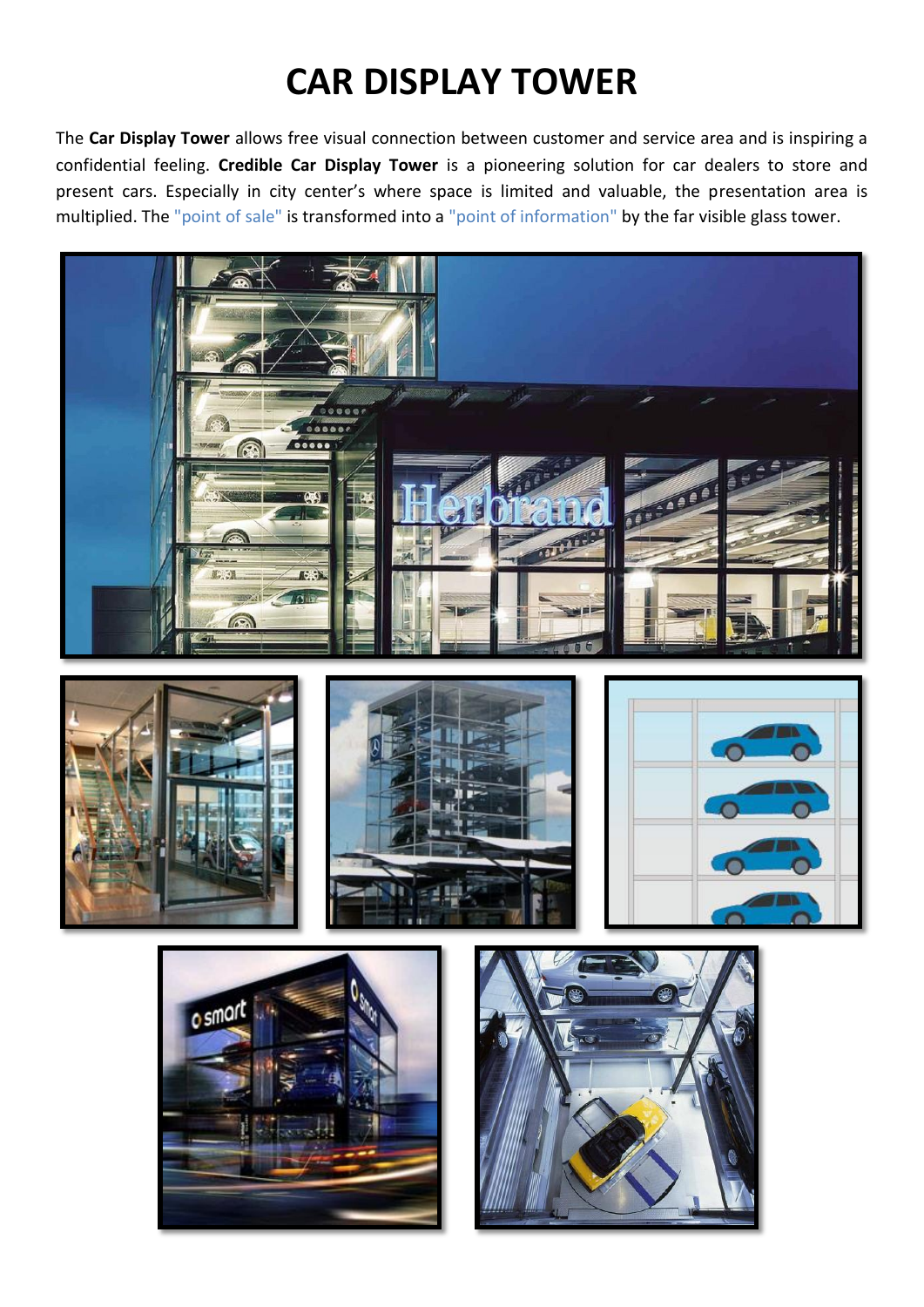# **Credible Car Display Tower are :**

- **1. Line Type**
- **2. Hexagonal**
- **3. Cube**
- **4. Round**
- **5. Customized-As per need.**

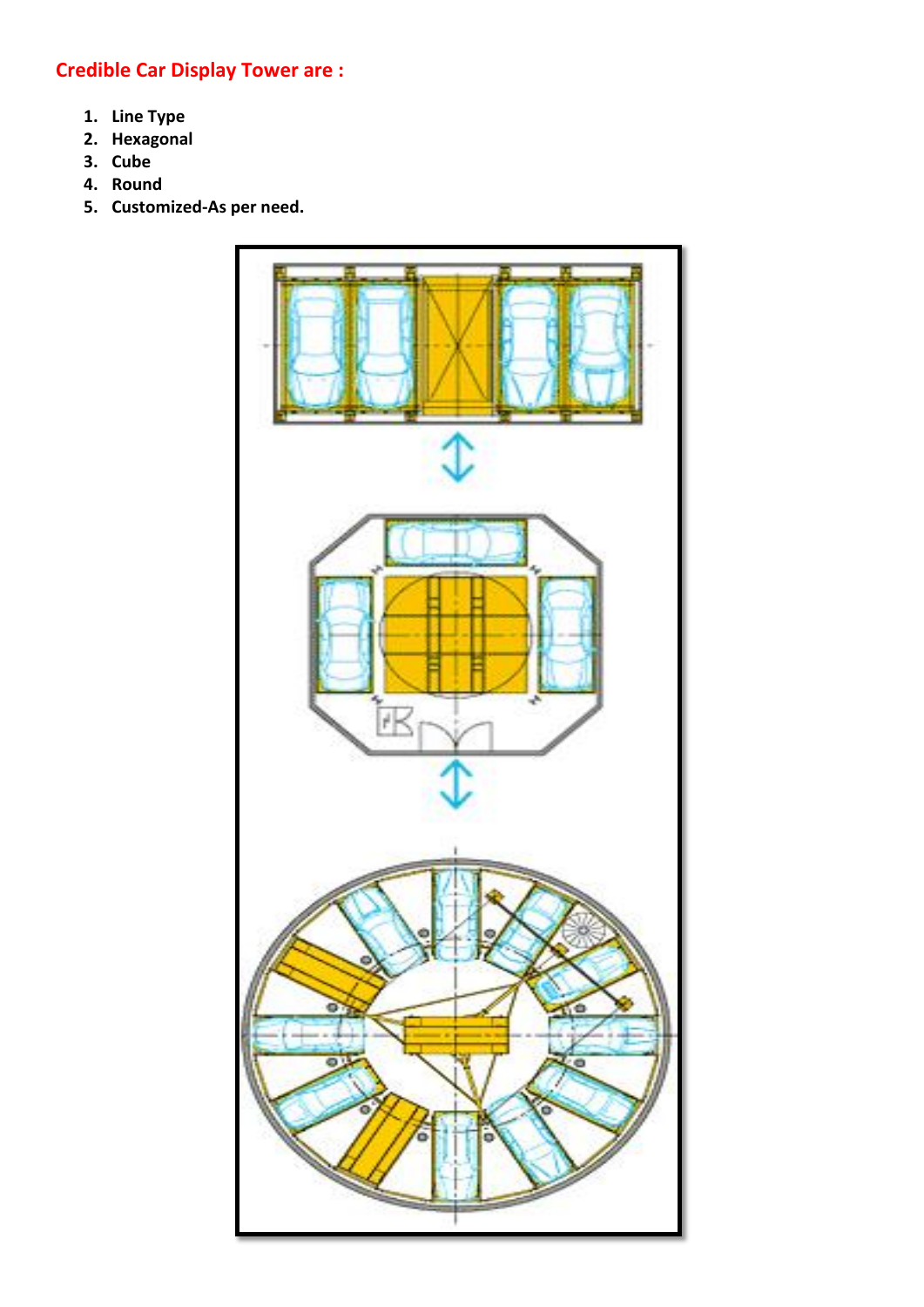